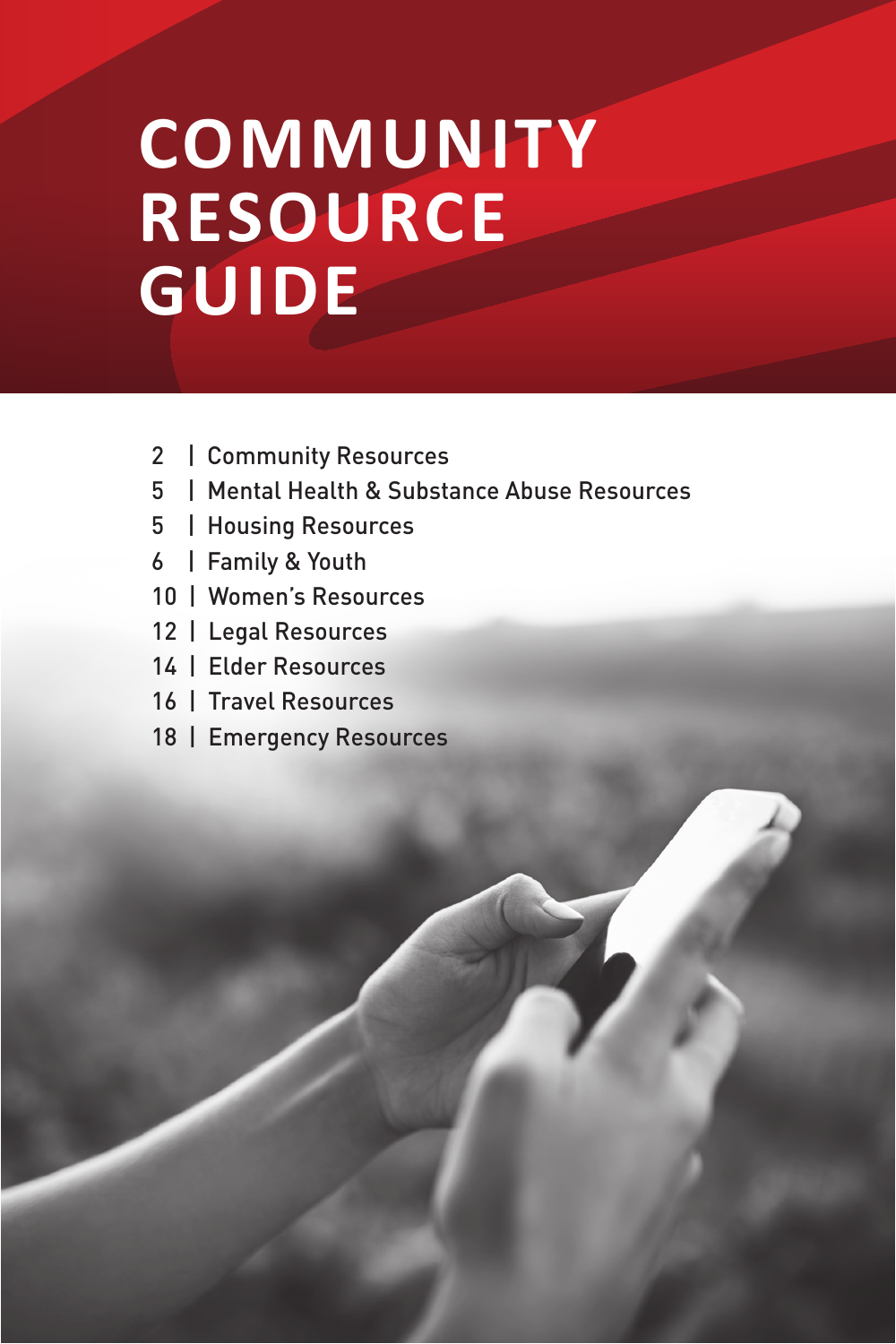## **COMMUNITY RESOURCES**

# **Covid-19 Response BC Centre for Disease Control**

This site provides information about COVID-19, how to protect yourself, your family and your community and what to do if you suspect you have the virus.

Non-medical information about COVID-19 is available 7:30am-8pm, 7 days a week at 1-888-COVID19 (1-888-268-4319).

If you have concerns about your health and would like to speak with someone directly call HealthLinkBC by dialing 811.

www.bccdc.ca/health-info/ diseases-conditions/covid-19/data

# Crime Stoppers

Mandate is to represent the independent community-based programs at the provincial level. Twenty-three programs represent all areas of the province. They provide all communities that represent with a number of messaging mediums allowing the public to forward information anonymously to Crime Stoppers, who in turn, deliver that information or intelligence to the appropriate enforcement agency, so that a crime or potential crime can be solved.

1-800-222-tips (8477) www.bccrimestoppers.com

# Crisis Line Association of BC

Provides empowering support one call at a time. There are two provincial networks: 1800Suicide and 310Mental Health Support that provides access to 24-hour crisis line services in BC. Calls are routed to the nearest crisis line network partner.

#### 310-6789 (area code not required)

For support and information related to mental health Email: info@crisislines.bc.ca www.crisislines.bc.ca

# **Women's Transition Housing**

Housing services and supports for women and children who have experienced violence or are at risk of experiencing violence. These include transition houses, safe homes and second stage housing.

#### **If you are in immediate danger:**

- Call 911 and ask for police or call your community police
- Call or text VictimLinkBC at 1-800-563-0808
- Email: VictimLinkBC@bc211.ca
- Call a transition house or safe home near you.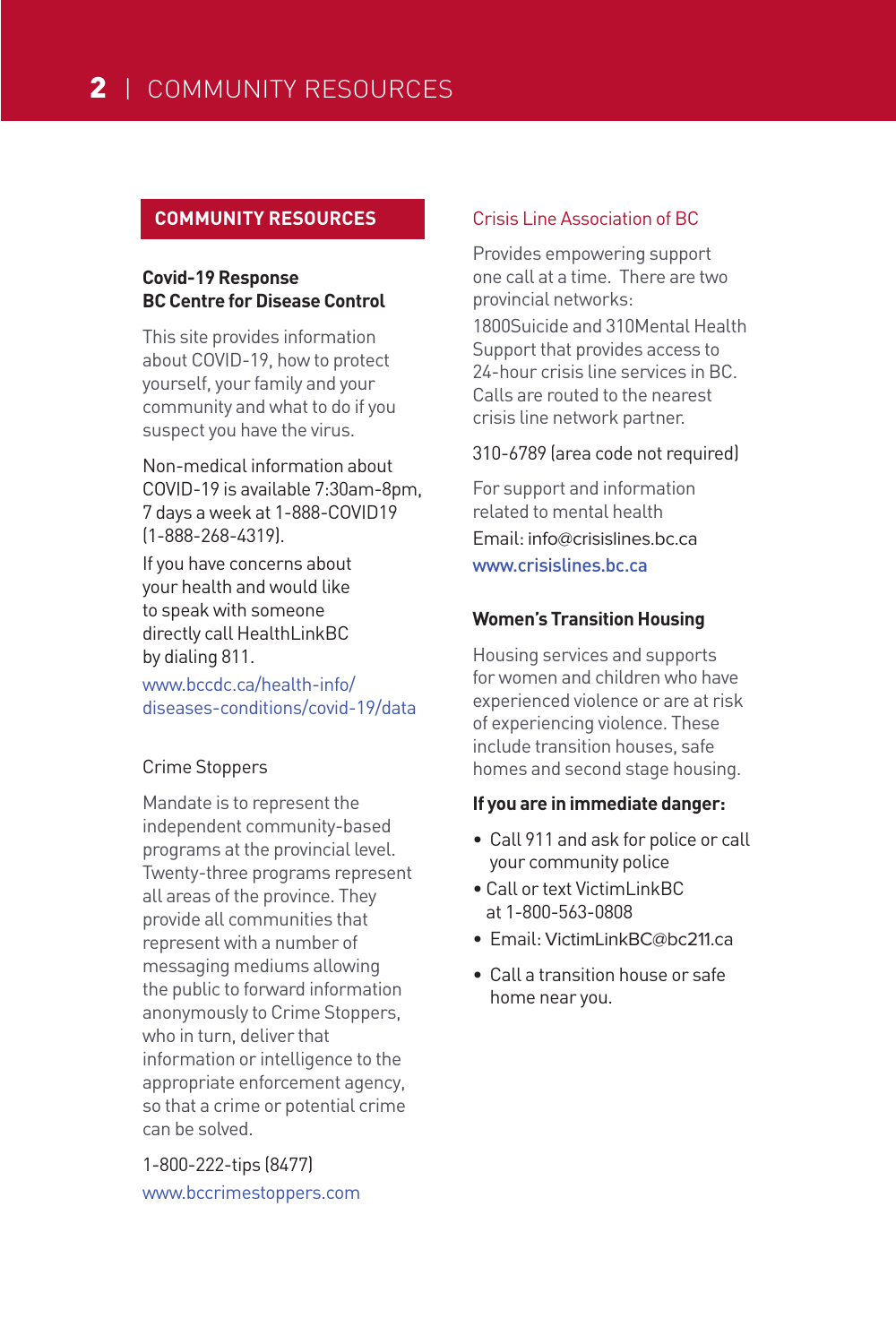## **Crisis Prevention, Intervention and Information Centre for Northern BC**

Online chat is available from 4 pm - 10 pm daily.

24 Hour Crisis Line BC Wide Line Youth Support: Toll Free: 1 (888) 562-1214 1-800-SUICIDE

Toll Free: 1 (888) 564-8336 1-800-784-2433

#### www.crisis-centre.ca

# **Chid Find BC**

CFC is a national organization that educates and advocates for the protection and rights of children and youth.They deliver programs that will reduce the incidence of missing and exploited children. All children have the rights to be safe!

# **Tips For Children**

- Always tell your parents where you will be.
- Travel in groups or with a buddy, there is safety in numbers.
- If you see someone hanging around the school yard or the park, tell your teacher or parent. Learn to give a good description – is the person tall or short, dark or light skinned, eye and hair colour. If he or she is in a vehicle – the make and model of the car and the license plate number.
- Do not accept job offers, rides or

gifts from any stranger. Even if you know the person, do not go with him or her unless you tell your parents first.

- Do not take dares to go to remote places.
- It is no fun to run away from home. Nothing is so terrible that you can not tell your parents or another trusted adult.
- Do not answer the door when you are home alone. Do not tell people that you will be alone.
- If someone persists in calling or trying to get in, call the police at once.
- Do not go up to people who are asking directions from a vehicle: step back and tell them you do not know and walk away quickly. Adults should not be asking children for directions.
- If someone touches you in a way that feels bad, YELL AND TELL. It is your body and nobody has the right to make you feel bad. TELL your parents, teacher or someone else you trust.
- Do not go with strangers, even if they are dressed like a policeman or if they promise you such things as a movie career. Talk with your parents first.

(250) 382-7311 Toll Free: 1-888-689-3463 Email: childvicbc@shaw.ca www.childfindbc.com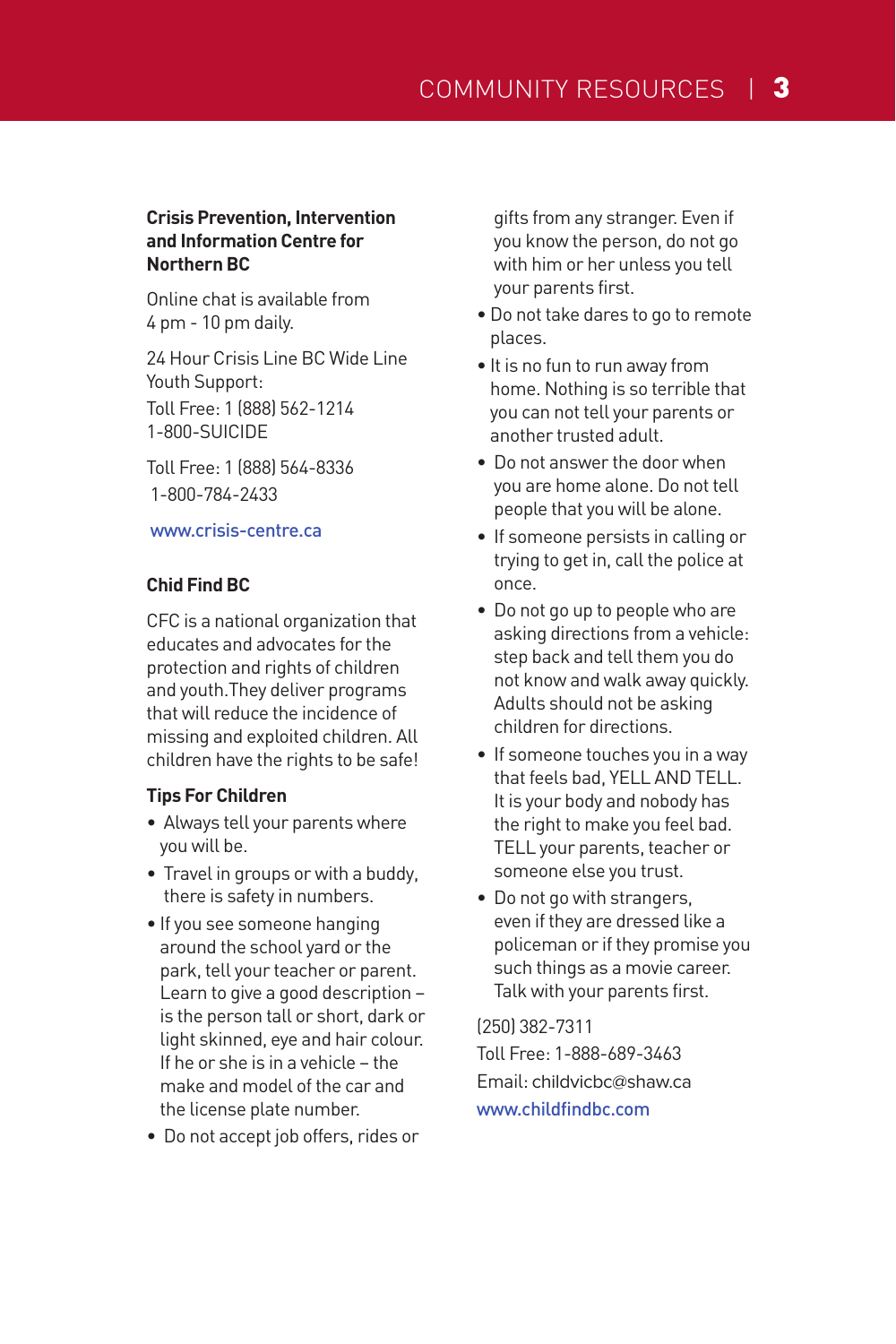# **BC211**

Is a non-profit organization that provides a free, confidential, multilingual service that links people to resources for help, where and when they need it. They provide information about and referral to a broad range of programs and services, including basic needs like food and shelter; mental health and addictions support: legal and financial assistance; support for seniors, and much more.

Dial 211 Help is available 24/7 by calling or texting 211 http://www.bc211.ca/about/

# **First Nations Health Authority**

The FNHA is the health and wellness partner to over 200 diverse First Nations communities and citizens across BC. They provide community-based services which are largely focused on health promotion and disease prevention.

Toll-free: 1-866-913-0033 Email: info@fnha.ca www.fnha.ca

# **WorkSafeBC**

In BC this organization is responsible for workplace health and safety and enforces the Occupational Health and Safety Regulation. In the event of workrelated injuries or diseases,

they work with the affected parties to provide return to work rehabilitation, compensation, health care benefits and a range of other services.

www.worksafebc.com/en

# **BC Aboriginal Network on Disability Society**

This society's mission is to advance the unique disability and health priorities of Indigenous persons through collaboration, consultation, and the delivery of comprehensive client services. Their vision is "an inclusive and accessible Canada for all Indigenous persons and families living with disabilities where their disability and health priorities / needs are identified, planned for and addressed through relevant and holistic programs and services".

1-888-815-5511 TTY Accessible bcands@bcands.bc.ca

# **Here to Help**

This website from BC Partners for Mental Health and Addictions. Offers information to help people better prevent and manage mental health and substance use problems.

310-6789 (no area code) bcpartners@heretohelp.bc.ca www.heretohelpbc.ca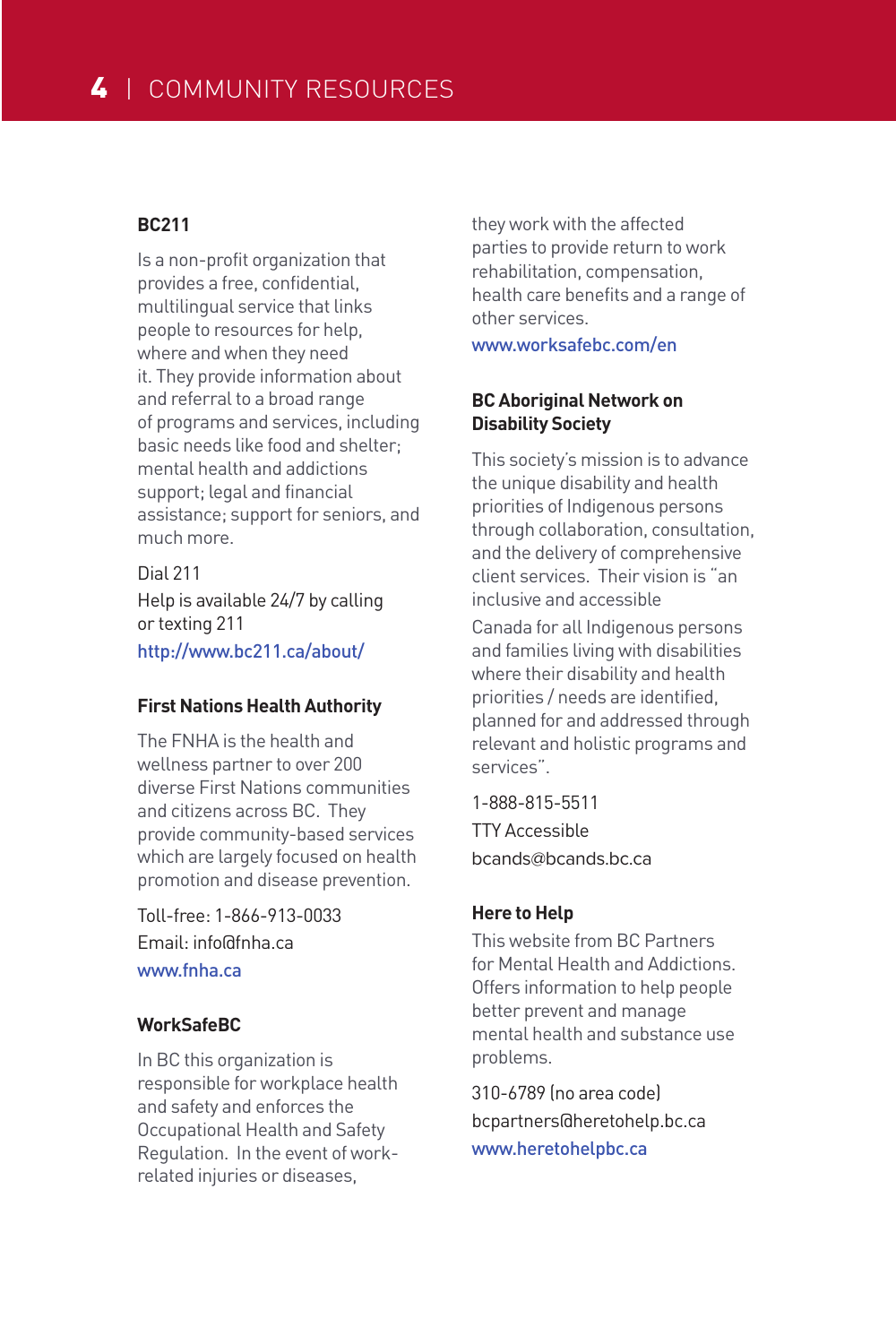#### **Alcohol & Drug Information Referral Service**

Alcohol & Drug Information Referral Service (ADIRS) provides free, confidential information and referral services to British Columbians in need of support with any kind of substance use issue (alcohol or other drugs). Referral to community substance use treatment services is available for all ages. Information available from ADIRS includes prevention resources, support groups, and addiction related topics such as fetal alcohol syndrome.

Contact ADIRS toll-free at 1 800 663-1441, or in the lower mainland at 604 660-9382. Free, multilingual telephone assistance is available 24 hours a day, 7 days a week.

www.healthlinkhc.ca

# **Vancouver Indigenous Alcohol and Drug Outpatient Program**

520 Richards Street, Vancouver

Our Alcohol and Drug Program can help many people achieve a healthier and satisfying life free from alcohol and drug use on an outpatient basis. This program is an intensive, outpatient, alcohol, drug and co-dependency treatment program.

Phone: 604-628-1134 / 8:30am—4:30pm www.nccabc.ca

# **BC Association of Aboriginal Friendship Centres**

Located throughout the province of British Columbia, friendship centres work to promote, develop and deliver accessible programs and services that support Indigenous peoples living in urban areas and away from home to achieve their vision of health, wellness and prosperity.

1-250-388-5522 www.bcaafc.com

# **Indian Residential School Survivors Society**

Is a provincial organization providing services to Indian Residential School survivors, their families, and those dealing with intergenerational trauma.

1-800-721-0066 or 604-985-4464 reception@irsss.ca www.irsss.ca/contact

# **BC Housing**

Housing information for individuals who are homeless, women at risk of violence, seniors, families, individuals with disabilities, aboriginal individuals, singles and couples.

1-800-257-7756 https://www.bchousing.org/home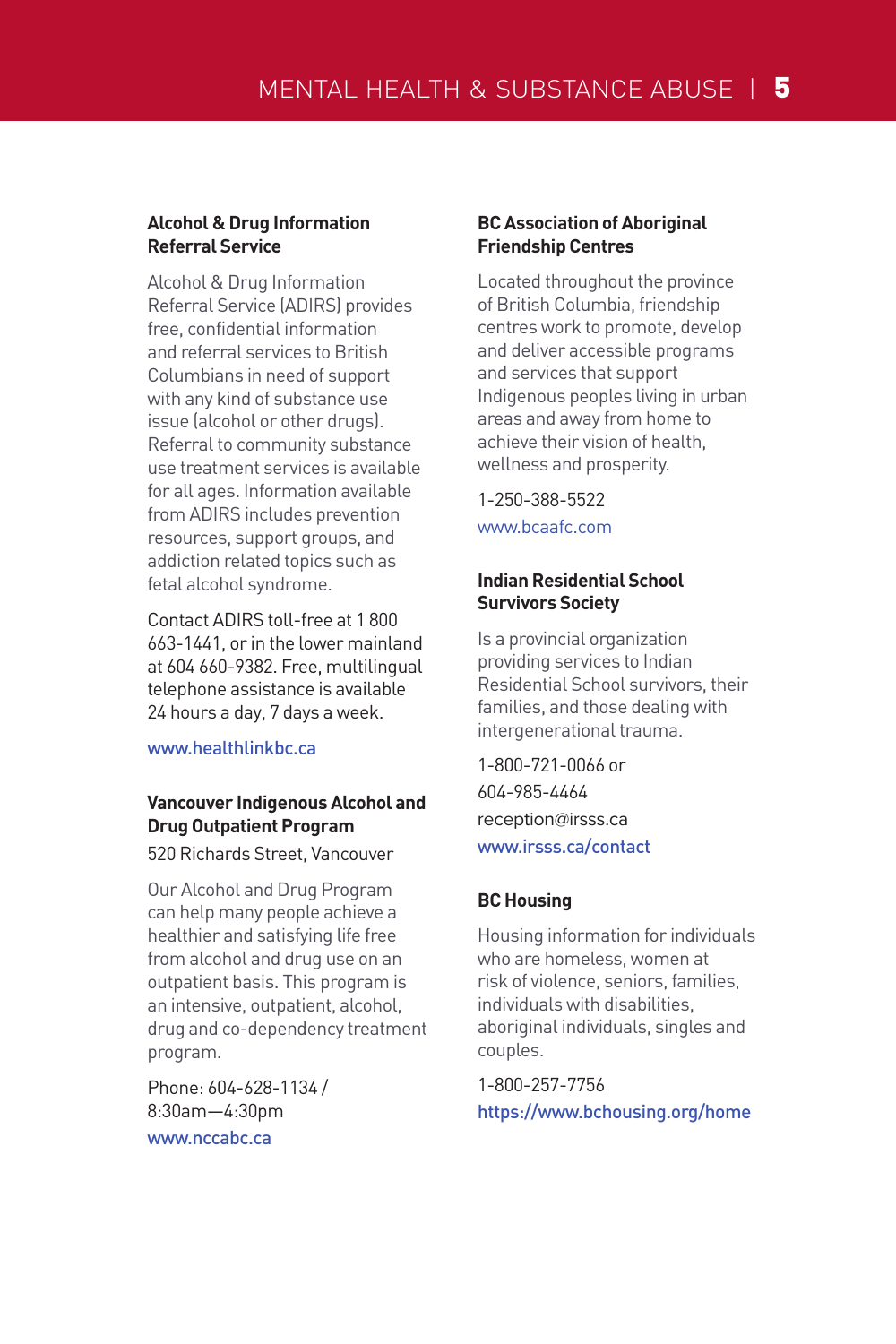# 6 | FAMILY & YOUTH

#### **Seniors Services Society**

Information on Housing options and services for Seniors in BC

Their mission is to connect adults 60+ with individual supports and housing navigation services to enhance their lives.

604-520-6621 www.seniorsservicesociety.ca

# **YOUTH & CHILDREN**

#### **The Youth Against Violence line**

Is available to help 24 hours a day, 7 days a week. There are several ways you can contact us:

Call 1-800- 680-4264

#### TTY 604-875-0885

or Text 604-836-6381 (for deaf or hard of hearing people) We are trained support workers who talk with youth and concerned adults every day about bullying, gang activity, harassment, intimidation, sexual exploitation, and many other issues.

http://www. youthagainstviolenceline.com/

#### **Cybertip.ca**

The Canadian Centre for Child Protection operates Cybertip. ca, Canada's tip line for reporting the online sexual exploitation of children and referring any relevant leads to the appropriate law

enforcement agency and/or child welfare agency; and providing the public with information and other resources, as well as support and referral services to help Canadians keep themselves and their families safe while using the internet.

1-866-658-9022 www.cybertip.ca/app/en/contact

#### **Kids Help Phone**

Kids Help Phone is Canada's only 24/7 national service offering bilingual (English and French) professional counselling, information and referrals and volunteer-led, text-based support to young people.

1-800-668-6868 https://kidshelpphone.ca/

#### **Youth In BC**

This is a program of the Crisis Centre. It connects youth with support, information and resources. Chat with One of our Crisis Responders Now:

#### **24 HOUR CRISIS LINES**

Greater Vancouver • 604-872-3311 Howe Sound & Sunshine Coast • 1-866-661-3311 **TTY** • 1-866-872-0113 The Seniors' Distress Line • 604-872-1234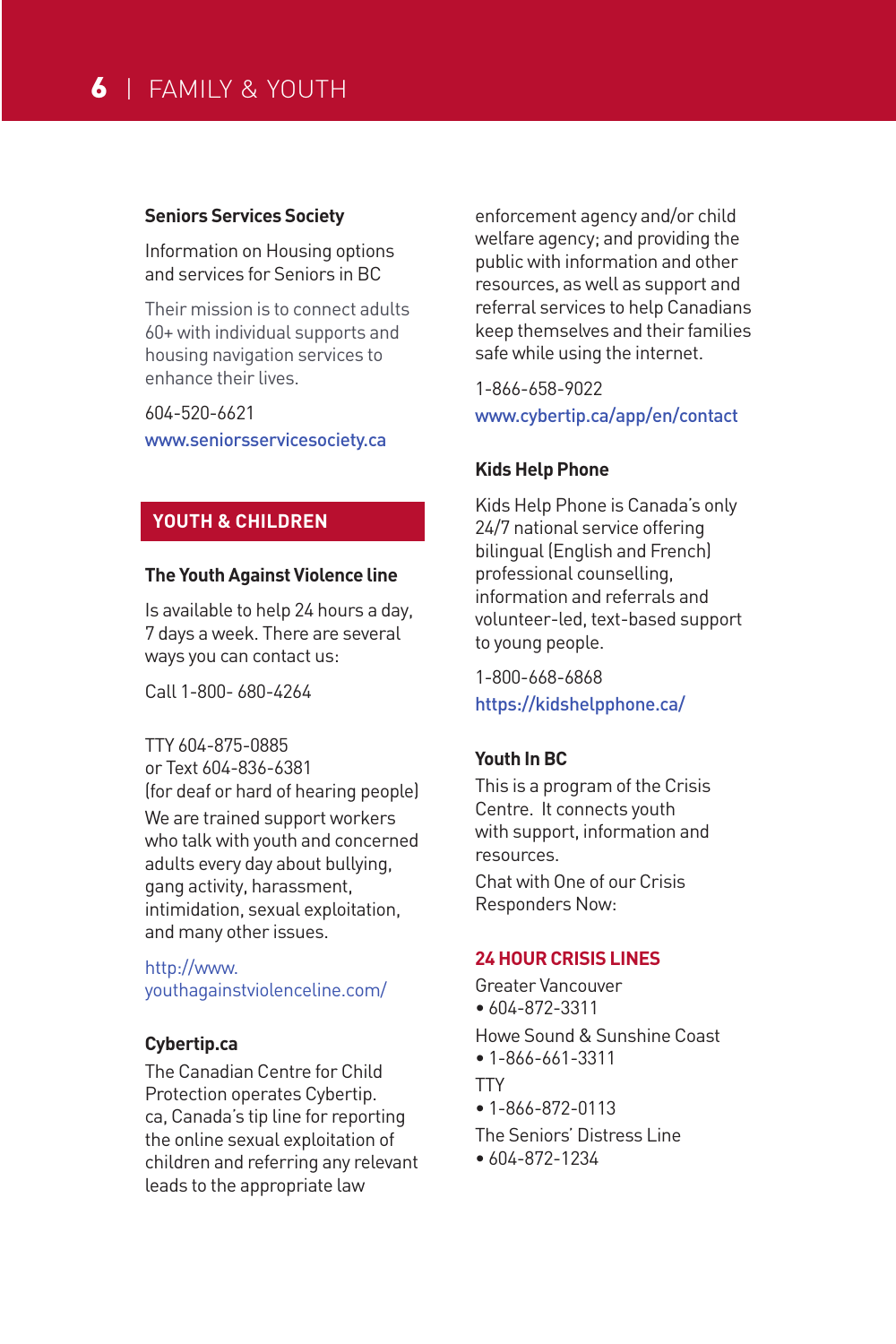Mental Health Support • 310-6789

1-800-SUICIDE

• 1-800-784-2433

Online Service for Adults www.CrisisCentreChat.ca Online Service for Youth www.YouthinBC.com

https://youthinbc.com/

# **Helpline for Children**

Ministry of Children and Family Development (MCFD) BC Office

If you think a child or youth under 19 years of age is being abused or neglected, you have the legal duty to report your concern to a child welfare worker.

Call: 1 800 663-9122 at any time of the day or night. If you are a child or youth and would like to talk to someone call the Helpline for Children at: 310-1234.

https://www2.gov.bc.ca/gov/ content/safety/public-safety/ protecting-children/keeping-kidssafe

# **Representative for Children and Youth**

The Representative's role and jurisdiction are defined in the Representative for Children and Youth Act and its regulations. Under these, the Representative can: Advocate on behalf of children,

youth and young adults to improve their understanding of and access to designated services. Monitor, review, audit and publicly report on designated services for children and youth Conduct independent reviews and investigations into the critical injuries or deaths of children receiving reviewable services.

To connect with one of the RCY's advocates or for general questions or comments, contact us at:

1-800-476-3933

# **Call Bullying Canada Now**

Our team of more than 350 highly trained volunteers are here just to help people like you.

Pick up your phone and call:

877-352-4497 Support@bullying.ca https://www.bullyingcanada.ca/

# **Urban Native Youth Association**

UNYA strives to support Indigenous youth by providing a diverse continuum of advocacy, preventative and support services that respond to their immediate and long-term needs. Today, UNYA delivers 20+ programs, with 175+ volunteers, 100 staff, and more than 300 community partners.

604-254-7732 info@unya.bc.ca www.unya.bc.ca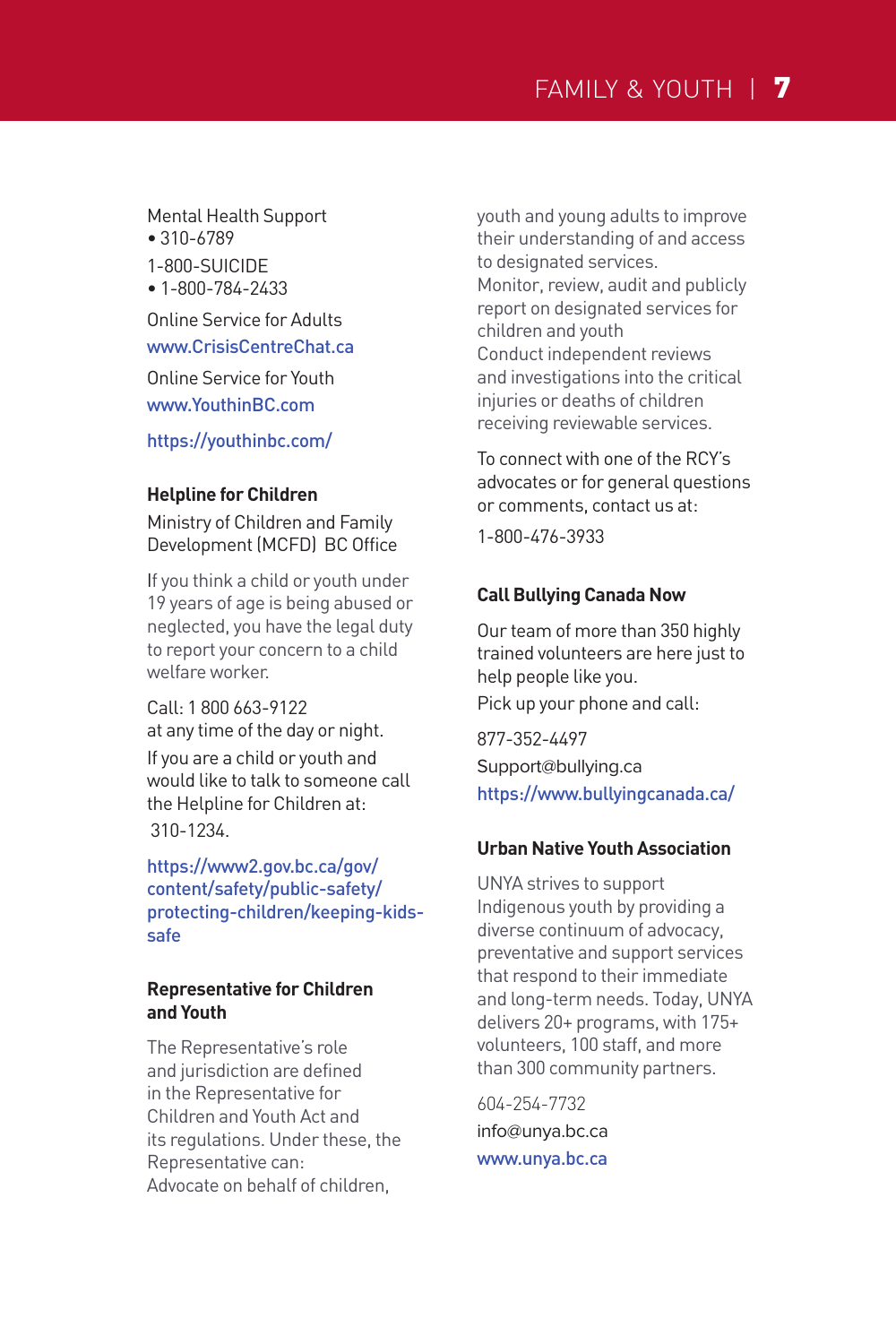#### **Youth Against Violence Line**

24 hour service for youth and adults concerned about bullying, gang activity, harassment, intimidation, sexual exploitation and other issues. Support workers will provide options and information about services and programs in your area.

Call toll free in B.C. at 1-800-680- 4264, 24 hours every day If you are deaf or hard of hearing, call BC211 TTY service at 604-875-0885; if

calling from outside the Lower Mainland, call collect

www.youthagainstviolence line.com

#### **Vancouver Aboriginal Child and Family Services**

Responsible for child protection services for indigenous children, youth and families in Vancouver.

604-872-6723 1-877-982-2377 www.vacfss.com/

#### **First Nations Child and Family Caring Society**

Works to ensure the safety and well-being of First Nations youth and their families through education initiatives, public policy campaigns and providing quality resources to support communities.

(613) 230-5885 | info@fncaringsociety.com

# **BC Federation of Aboriginal Foster Parents**

Working to improve the standard of care for children in BC. They provide information about fostering recruitment services to MCFD and DAAs, offer foster parents opportunities for education and provide direct support.

#### https://bcfosterparents.ca/

# **Parent Support Services Society of BC**

To protect the safety and wellbeing of children and promote the health of all families by partnering with those in a parenting role and their communities to build support, advocacy, education, research, and resources.

1-877-345-9777

office@parentssupportbc.ca www.parentsupportbc.ca

# **Grandparents Raising Grandchildren Support Line**

If you're a grandparent or other relative raising a family member's child, you can get information and advice from the Grandparents Raising Grandchildren (GRG) Support Line to deal with complex services systems such as the Ministry of Children and Family

604-558-4740 or 1-855-474-9777 www.parentssupportbc. ca/grandparents-raisinggrandchildren/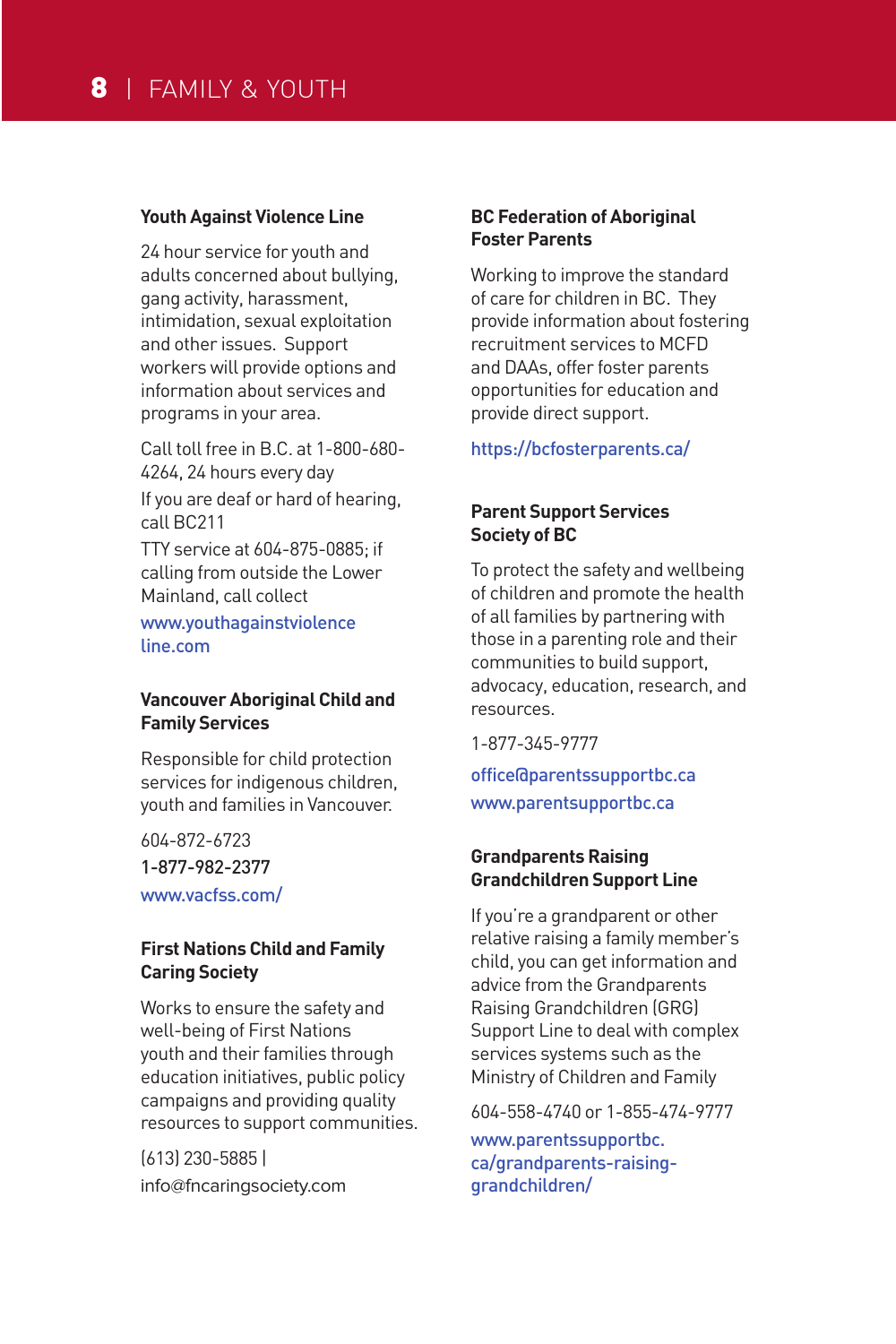## **Society for Children & Youth of BC**

This society's vision is a British Columbia where all children and youth thrive and to improve the well-being of children and youth in BC through the advancement of their civic, political, economic, social, cultural and legal rights. As well as creating and delivering programs that have motivated change in research, legislation, policy, and practice in Canada.

(778) 657-5544 or toll-free 1-877-462-0037 info@scyofbc.org

#### **ProtectKidsOnline.ca**

Operated by the Canadian Centre for Child Protection is designed to assist parents/guardians in protecting their children on the internet and reducing their risk of victimization.

Is here to help parents/guardians stay on top of the digital world their children are engaging in. Here you will find information about the ever-changing online interests of young people, the potential risks they face and proactive strategies to help keep your child/adolescent safe while online.

#### **NeedHelpNow.ca**

Helps teens stop the spread of sexual pictures or videos and provides support along the way. If you or someone you know has been negatively impacted by a self/ peer exploitation incident, we are here to help offer guidance on the steps you can take to get through it and #ChangeTheStory.

#### needhelpnow.ca

#### **SOS Children's Village BC**

We provide family-based foster care for children and youth in our communities through our Village model. This includes support to caregivers, youth, and kids through residential services, program and support services, and wraparound care.

We believe in keeping siblings together and in family strengthening, creating a sense of community and belonging, and in educating and empowering children to become contributing members of society.

604-574-2964 office@sosbc.org www.sosbc.org

protectkidsonline.ca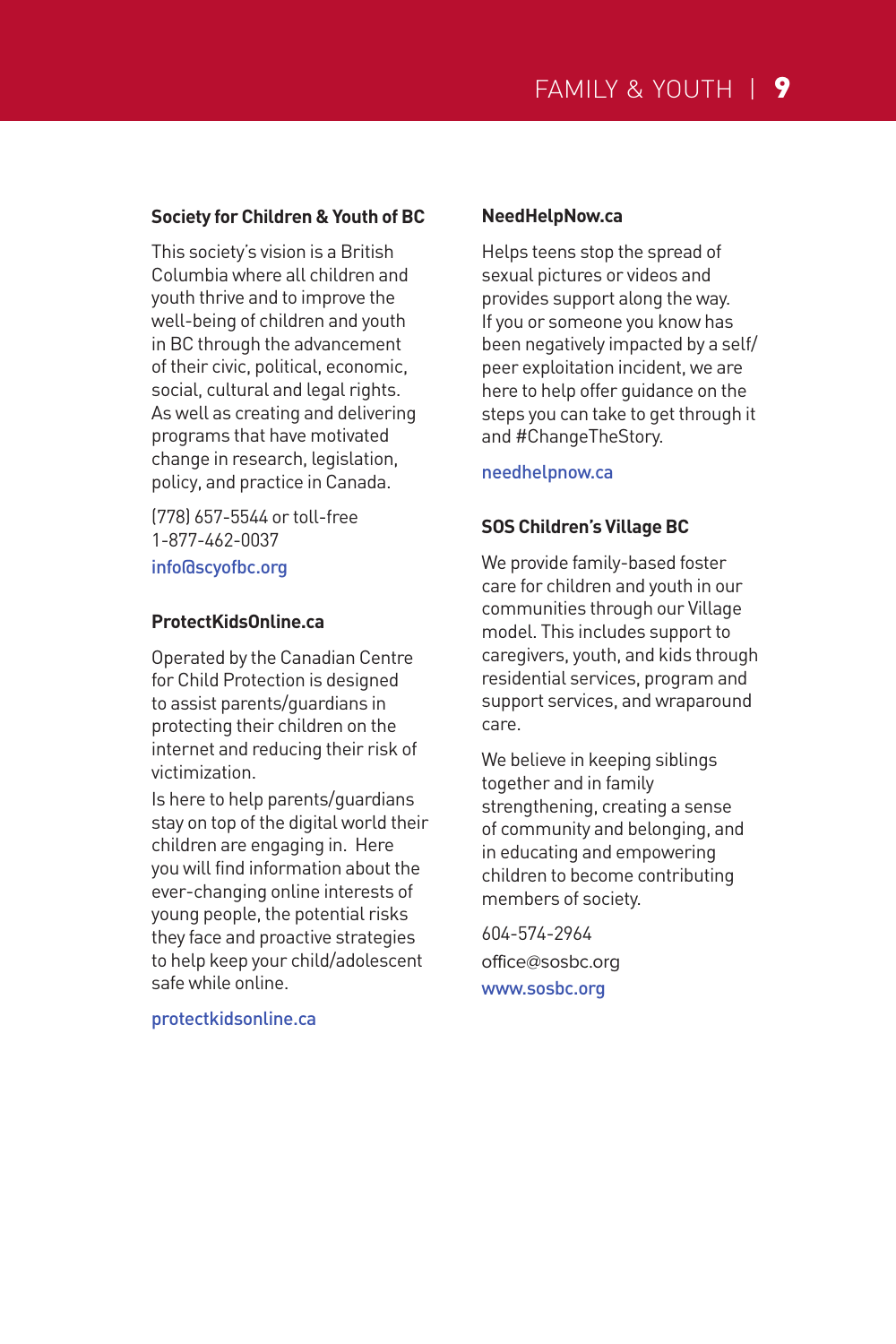#### **Delegated Aboriginal Agencies in British Columbia**

The Ministry of Children and Family Development has a variety of initiatives underway to address the number of Indigenous children in care.

This includes the development of agreements between the province and Indigenous communities to return historic responsibilities for child protection and family support to Indigenous communities. These agreements are known as delegation agreements.

https://www2.gov.bc.ca/ gov/content/family-socialsupports/data-monitoringquality-assurance/reportingmonitoring/accountability/ delegated-aboriginal-agencies/

# **WOMEN RESOURCES**

#### **Ending Violence Association of British Columbia**

(EVA BC) is a solutions-based provincial association based in Vancouver. Since 1992, they have trained and supported more than 300 anti-violence programs and cross-sector initiatives across the province that respond to sexual and domestic violence, child abuse, and criminal harassment.

#### Their Four Key Program Areas across BC

- Community-Based Victim Assistance
- Stopping the Violence Counselling and Outreach
- Multi-Cultural Outreach
- Sexual Assault/Woman Assault programs.

# 604-633-2506 www.endingviolence.org

## **Battered Women's Support Services**

Provide emotional support, resources in the community, to assess women in their coping strategies, to highlight their strengths and to help create a safety plan for women who are dealing with violence and/or the effects of abuse. Violence and abuse take away our power. BWSS Crisis Line & Intake workers assist women who have experienced crisis in reclaiming power and making safe choices.

604-687-1867 or 1-855-687-1868 or text 604-652-1867 information@bwss.org www.bwss.org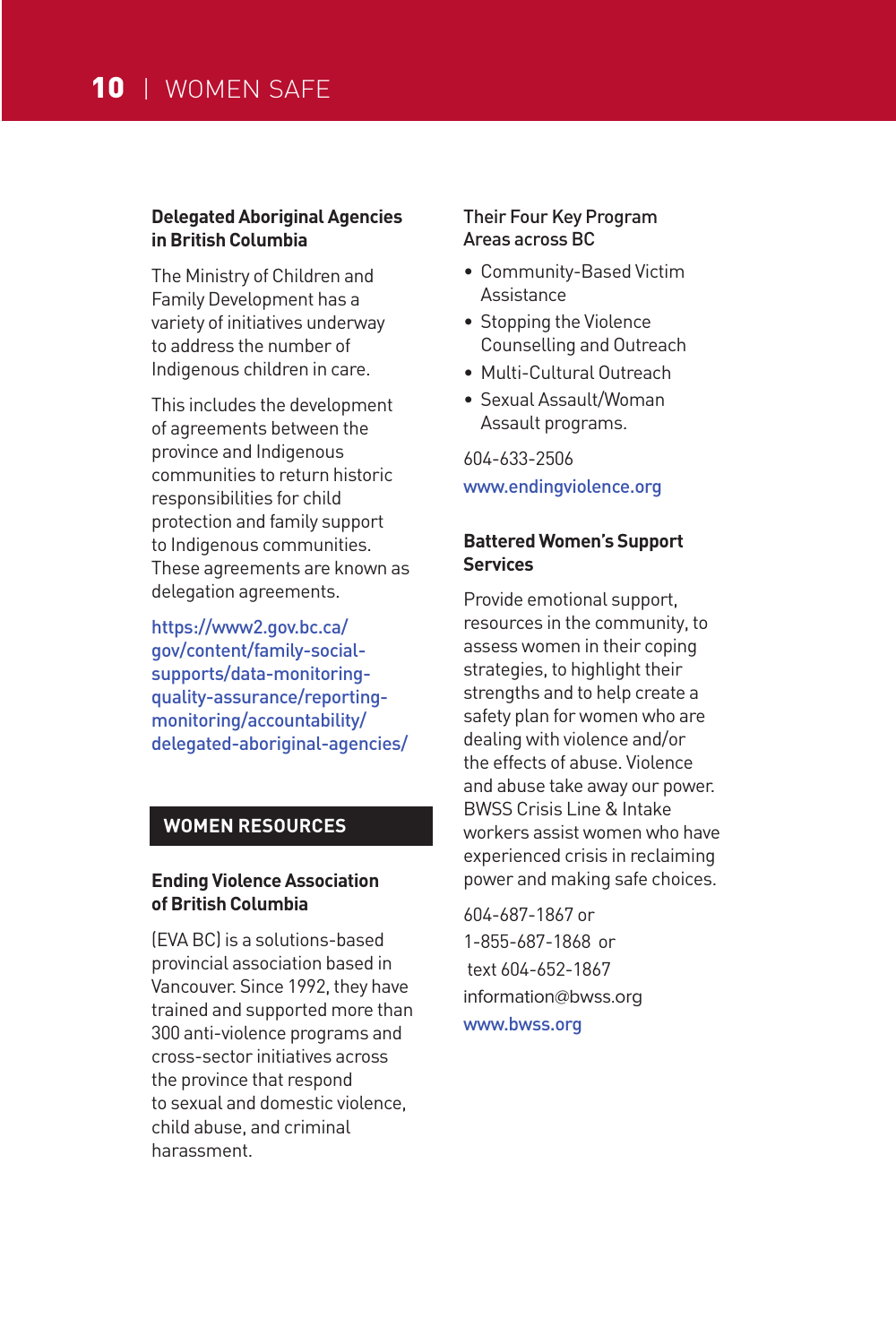#### **Vancouver Rape Relief and Women's Shelter**

Services are available to all women who have experienced male violence including wife battering, incest, rape, sexual assault, sexual harassment, and prostitution.

You can call us at: 604.872.8212, or TDD# 604.877.0958

Our receptionist will be happy to direct your call to a collective member who can help you.

info@rapereliefshelter.bc.ca/ https://www.rapereliefshelter. bc.ca/

## **Women Against Violence Against Women Rape Crisis Centre**

WAVAW is a feminist, antioppressive, decolonizing rape crisis centre operating on unceded Coast Salish Territories. They provide support services to survivors of sexualized violence who have shared experiences of gender marginalization: cis and trans women, Two-Spirit, trans and/or non-binary people. They advocate for social and systemic change through education, outreach and activism, and provide immediate crisis and long-term support services to survivors of sexual assault, including:

- Hospital accompaniment
- Support navigating the medical and legal system
- One-to-one counselling and support groups
- Counselling for Indigenous survivors and the friends and family of Missing and Murdered Indigenous Women, Girls, and Two-Spirit people

604-255-6228 / General inquiries

admin@wavaw.ca

# https://www.wavaw.ca/

24-hour Crisis and Info Line: 1-877-392-7583

#### **HUMAN TRAFFICKING**

#### **Illuminate Organization**

Human trafficking which includes sexual exploitation and forced labour is a heinous crime with serious impacts on victims and survivors, their families, communities, and society as a whole.

This organization disrupts the cycles of human trafficking by illuminating public awareness through education, relentless intervention strategies, safe places for survivors to heal and establishing networks that build back extraordinary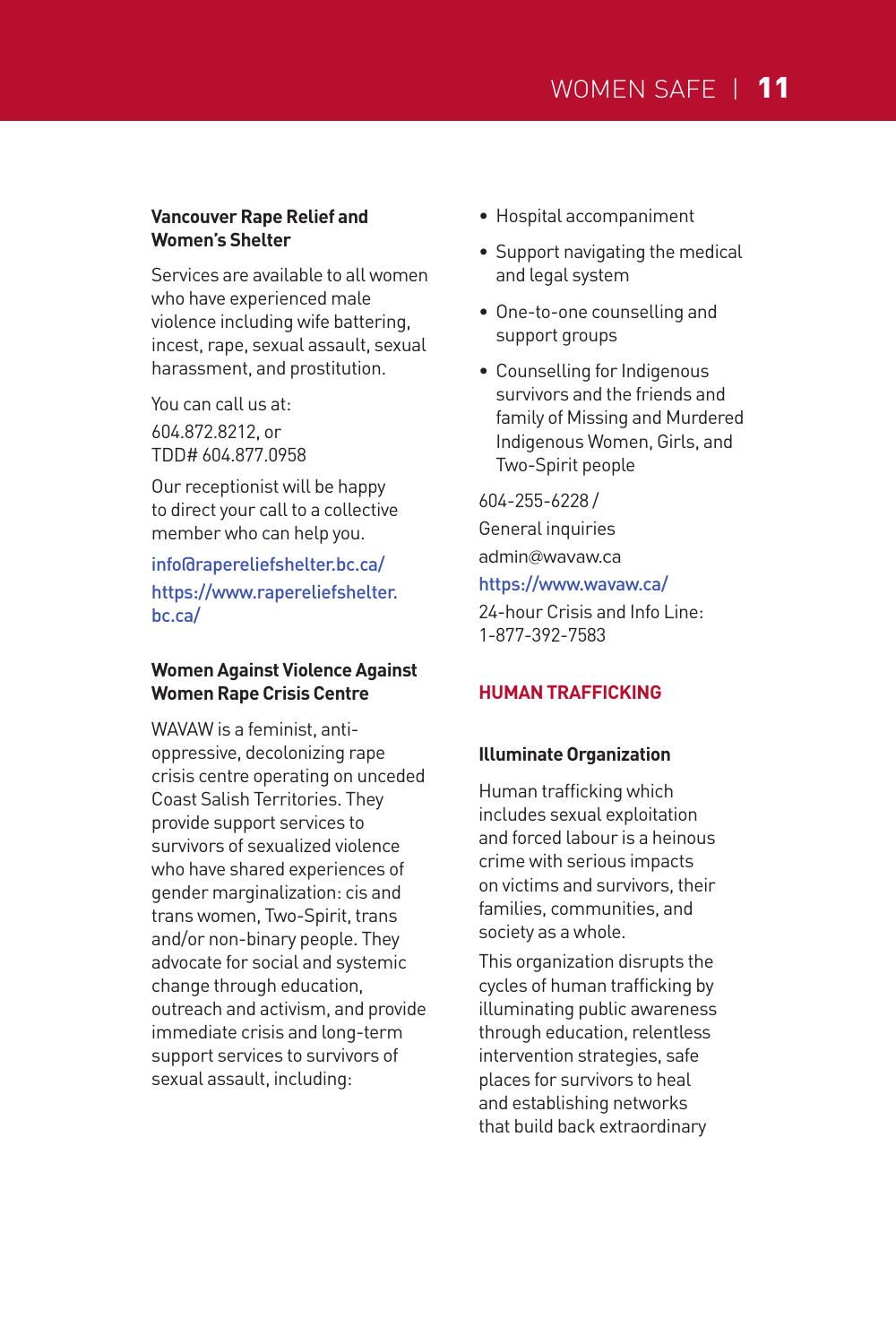lives for those affected in Canada. They work with survivors of all forms of trafficking and exploitation, along with service providers and agencies supporting them regardless of age, gender orientation, race, income, ability, or religion. Services are free of cost, accredited and utilize best trauma care practices to support prevention, intervention, and healing from the inside out.

Call 911 if you suspect someone has been trafficked and is in immediate danger, or call your local police to report other suspected cases of human trafficking or contact Crime Stoppers.

Toll free 24-hour Crisis Support: 1-855-332-4283 Office line: 604-347-9500 connect@IlluminateHT.com 1-833-900-1010

https://www.canadiancentreto endhumantrafficking.ca/

#### **Victim Link BC**

Is a toll-free, multilingual, confidential telephone service available across B.C. and Yukon 24 hours a day, 7 days a week that provides information and referral services to all victims of crime and immediate crisis support to victims of family and sexual violence.

Contact VictimLink BC at

1-800-563-0808 (toll-free in B.C. and Yukon).

Collect at 711 Call TTY at 604 875-0885 To call collect, please call Telus Relay Service at 711. Text to 604 836-6381. VictimLinkBC@bc211.ca. www.victimlinkhc.ca

# **LEGAL/JUSTICE RESOURCES**

# **Native Courtworker and Counselling Association of BC**

Assists Indigenous people that are involved in the criminal justice system, assists people with substance abuse and detox support issues such as counselling and referral services. Provides advocacy services for Indigenous families and youth. Family and youth advocacy aids families and clients involved in child protection issues and other family matters by providing basic counselling, guidance, support, legal options, referrals, and community education workshops on violence against women.

1-877-811-1190 nccabc@nccabc.net www.nccabc.ca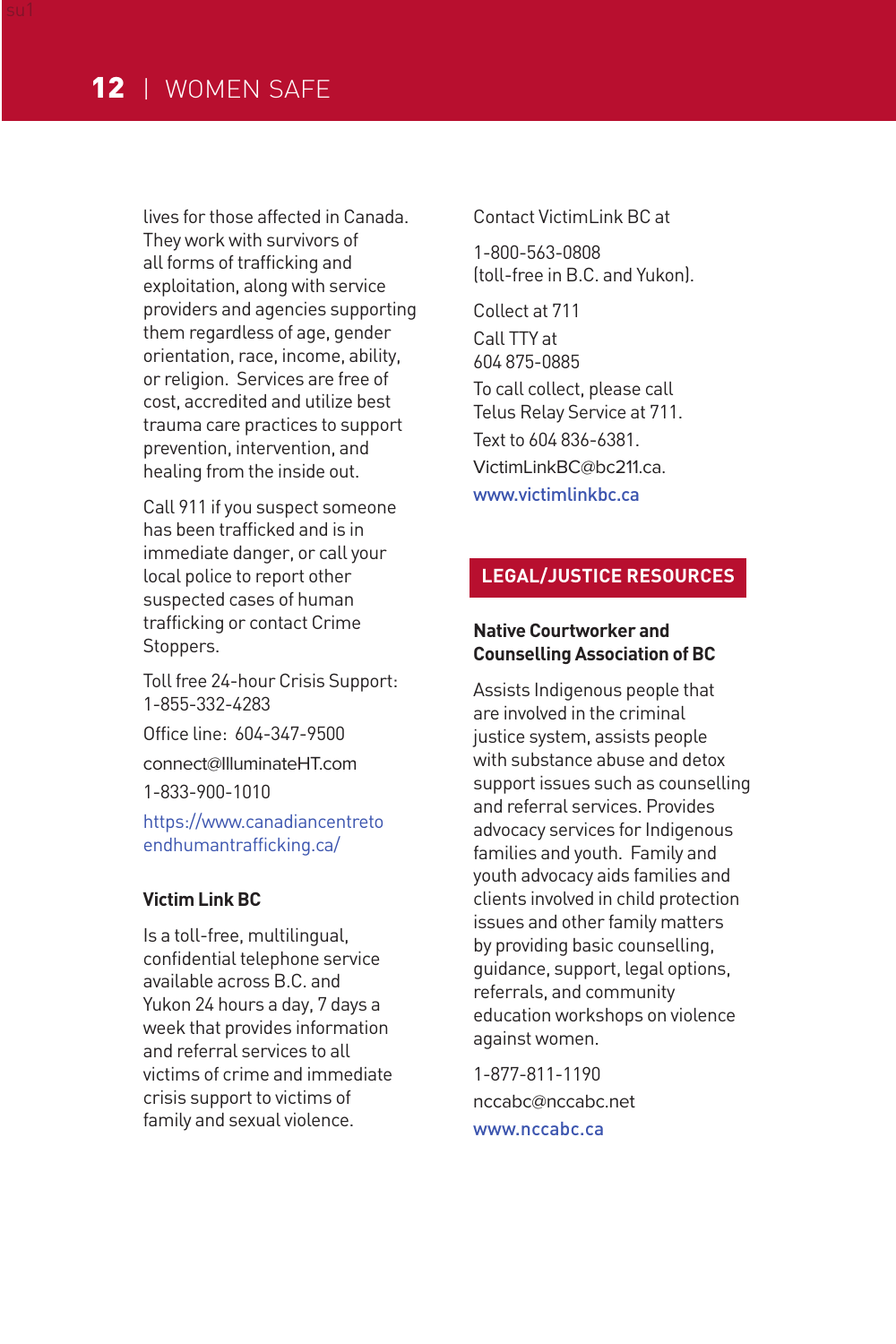# **Aboriginal Legal Aid of BC Legal Services Society of BC**

Is a non-profit organization committed to helping British Columbians resolve their legal issues through free public legal information and services, and legal representation and advice to British Columbians with low incomes.

604-408-2172 (Greater Vancouver) 1-866-577-2525 www.aboriginal.legalaid.bc.ca/

# **The Indigenous Community Legal Clinic**

Located in Vancouver downtown eastside, providing free legal services to the Indigenous community and to provide legal education to Allard School of Law students. By participating in the ICLC program, students interested in advocacy, social justice and Indigenous peoples can gain practical experience.

The ICLC provides students with the opportunity to gain practical hands-on experience managing client files and making court appearances.

Indigenous Community Legal Clinic Contact Information: Tel: 604 822 1311 Toll Free: 1 888 684 7874 Fax: 604 684 7874 E-mail: iclc@allard.ubc.ca www.allard.ubc.ca/

# **Canadian Bar Association British Columbia Branch**

This site provides free legal information to assist the public and media in researching important issues.

T: 604.687.3404 or 1.888.687.3404 F: 604.669.9601 or 1.877.669.9601 cba@cbabc.org

# **Lawyer Referral Service**

This referral Service helps any and all British Columbians find a suitable lawyer to help resolve their legal problem. Call us to speak to an expert lawyer who will provide up to a half-hour of free legal consultation. Please don't confuse our Lawyer Referral Service with legal aid. In BC, legal aid is provided exclusively by Legal Aid BC to British Columbians on very low income who qualify for their services.

1-800-663-1919

604-667-3221 or tel:1-877-762-6664

https://www.accessprobono.ca/ our-programs/lawyer-referralservice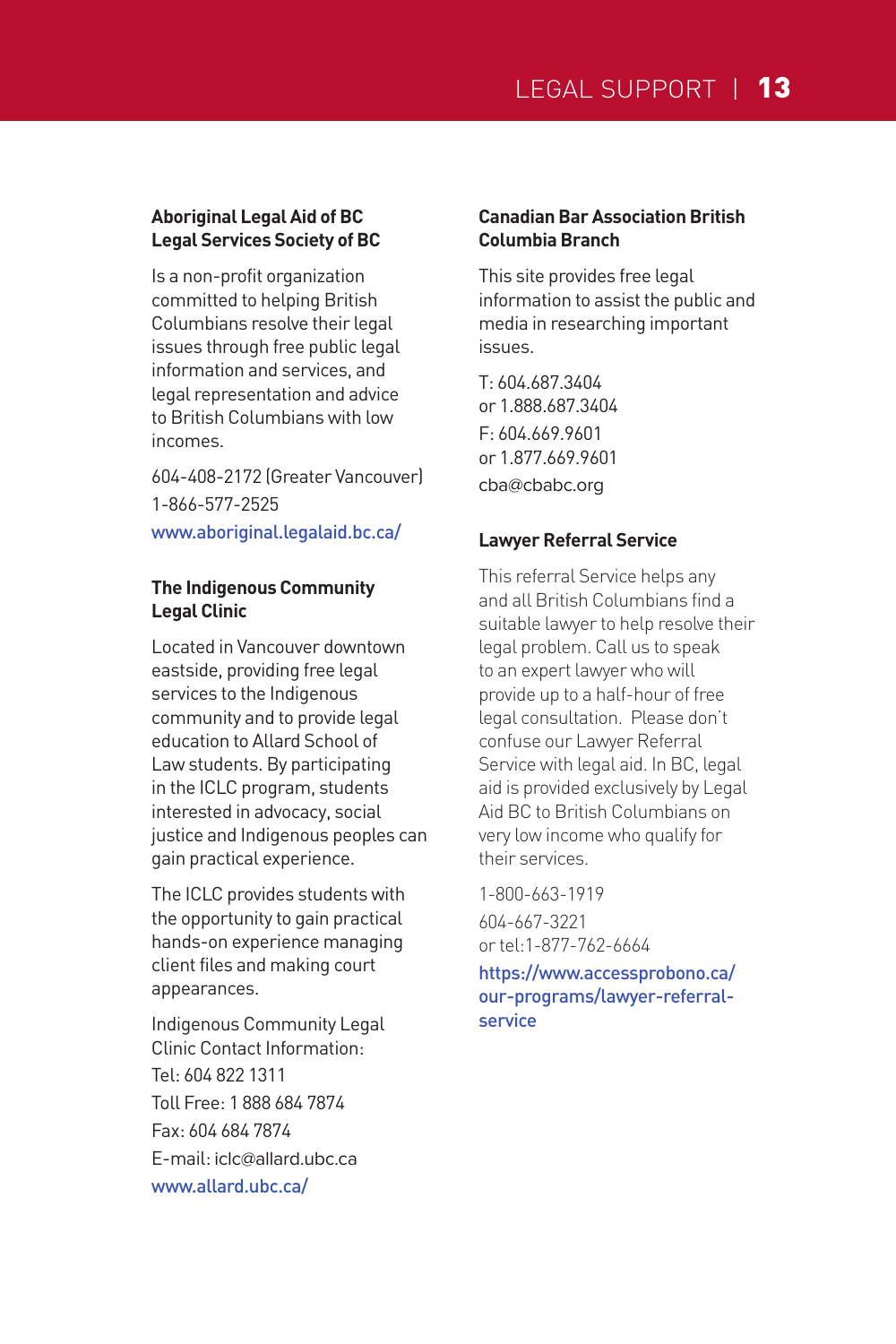# **Dial a Law A Service of People's Law School**

Features free information on the law in British Columbia in 130 topic areas. The information is reviewed by lawyers and updated regularly.

1-800-565-5297 https://dialalaw.peopleslaw school.ca/

#### **Click Law BC**

This website provides legal information, education and help for British Columbians operated by the Courthouse Libraries of BC

www.clicklaw.bc.ca

# **The Public Guardian and Trustee of British Columbia**

PGT) is a corporation sole established under the Public Guardian and Trustee Act with a unique statutory role to protect the interests of British Columbians who lack legal capacity to protect their own interests. The mandate of the PGT is to protect the legal and financial interests of children under the age of 19 years; protect the legal, financial, personal and health care interests of adults who require assistance in decision making; and to administer the estates of deceased and missing persons.

604-660-4444 1-800-663-7867 www.trustee.bc.ca

## **ELDER SUPPORT RESOURCES**

## **Seniors First BC / Senior's Distress Line**

Seniors First BC consists of seniors, service providers, academics and professionals who have been working together to end abuse of seniors in British Columbia for over 15 years.

If you are in crisis, call us now: 604-437-1940 Toll Free: 1-866-437-1940 TTY: 604-428-335=9TTY (teletype for deaf) Monday to Sunday – 8am to 8 pm 604-688-1927 Senior's Distress Line 604-872-1234 Email: info@seniorsfirstbc.ca http://seniorsfirstbc.ca/contact-us/

#### **BC Elders' Guide**

The First Nations Health Authority and Province of BC are pleased to share the 2014 BC Elders' Guide.

www.fnha.ca/WellnessSite/ WellnessDocuments/BC\_ EldersGuide.pdf

#### **Seniors Health Care Support Line**

Has been established to allow seniors and their families, or other concerned individuals in their lives, to report concerns about care.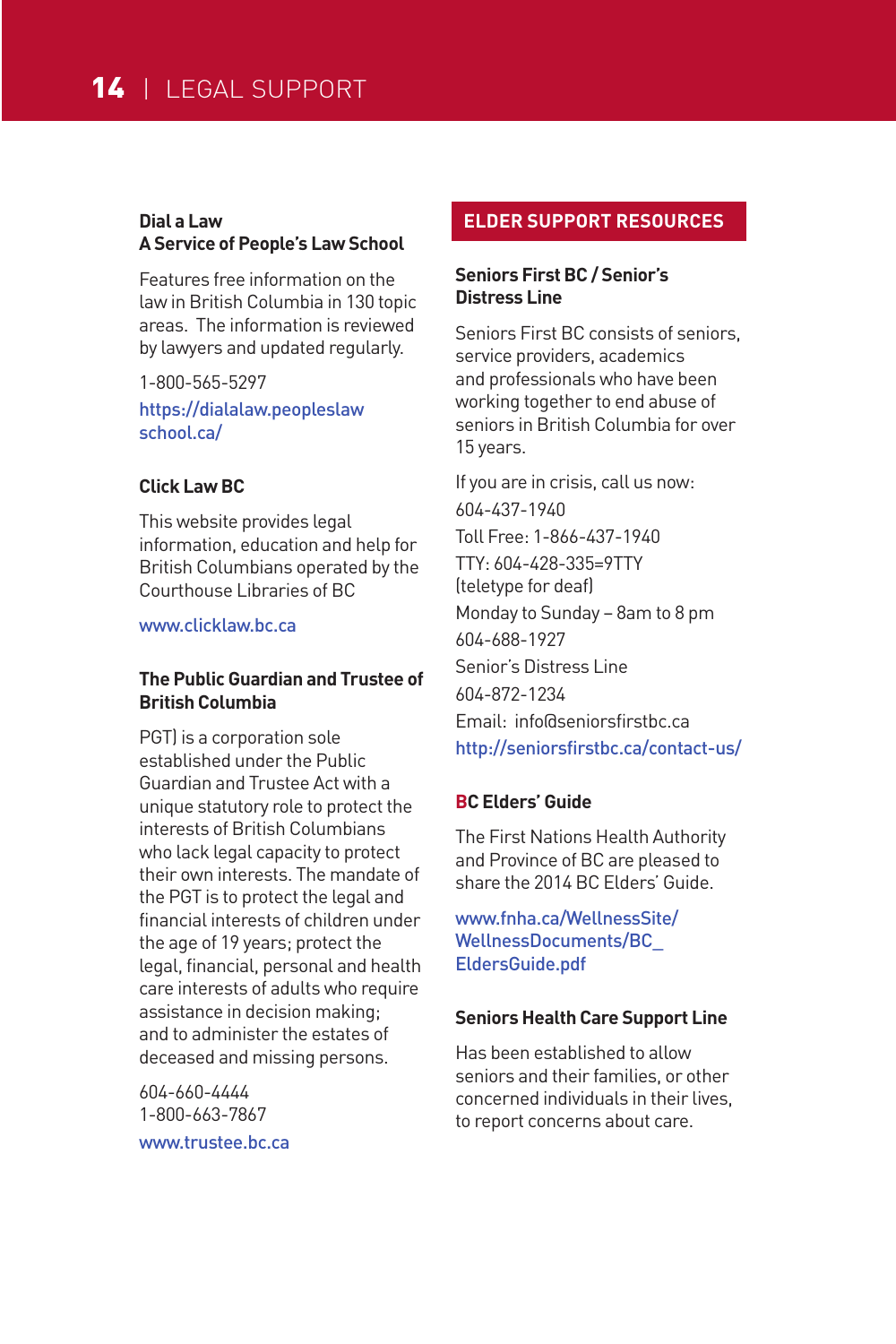This toll-free phone line is intended to supplement existing care concern avenues with dedicated support for seniors with complex needs.

The line is available 8:30 am - 4:30 pm Monday-Friday (with exception of statutory holidays). 1-877-952-3181 or 1-250-952-3181 (Victoria BC)

https://www2.gov.bc.ca/gov/ content/family-social-supports/ seniors/about-seniorsbc/seniorsaction-plan/what-we-ve-done/ provincial-seniors-phone-line/

#### **Senior's Guidebook to Safety and Security - RCMP**

This guide is for seniors, their family members, care-givers, friends, and anyone else who may find it useful. It is not meant to include everything but tries to answer some common concerns when it comes to seniors' safety and security. Our goal is to raise awareness of seniors' safety to improve their quality of life.

The information in this guide can also be used to help people and their loved ones discuss this topic to help recognize a potential crime situation and show how to reduce or remove the risk.

https://www.rcmp-grc.gc.ca/wam/ media/1971/original/1aad45a3f33f 4b16c4f91340a803ae1a.pdf

# **What Every Older Canadian Should Know About Frauds and Scams**

This brochure from the Canadian government on common types of frauds and scams.

https://www.canada.ca/content/ dam/esdc-edsc/documents/ corporate/seniors/forum/ brochure-08-eng.pdf/

# **Wills and Estates On-Reserve lands, Legal Aid BC**

Legal Aid BC is a non-profit organization committed to helping British Columbians resolve their legal issues. They provide free public legal information, advice, and representation to people with low incomes.

604-408-2172 1-866-577-2525 www.aboriginal.legalaid.bc.ca/ reserve-legal-issues/wills-estates

# **Estate Administration on Reserve: A Guide for Executors and Administrators in BC**

A guide for people in BC who have been appointed by Indigenous Services, Canada as the executor or administrator of the estate of a person who has passed away.

https://pubsdb.lss.bc.ca/pdfs/ pubs/Estate-Administration-On-Reserve-eng.pdf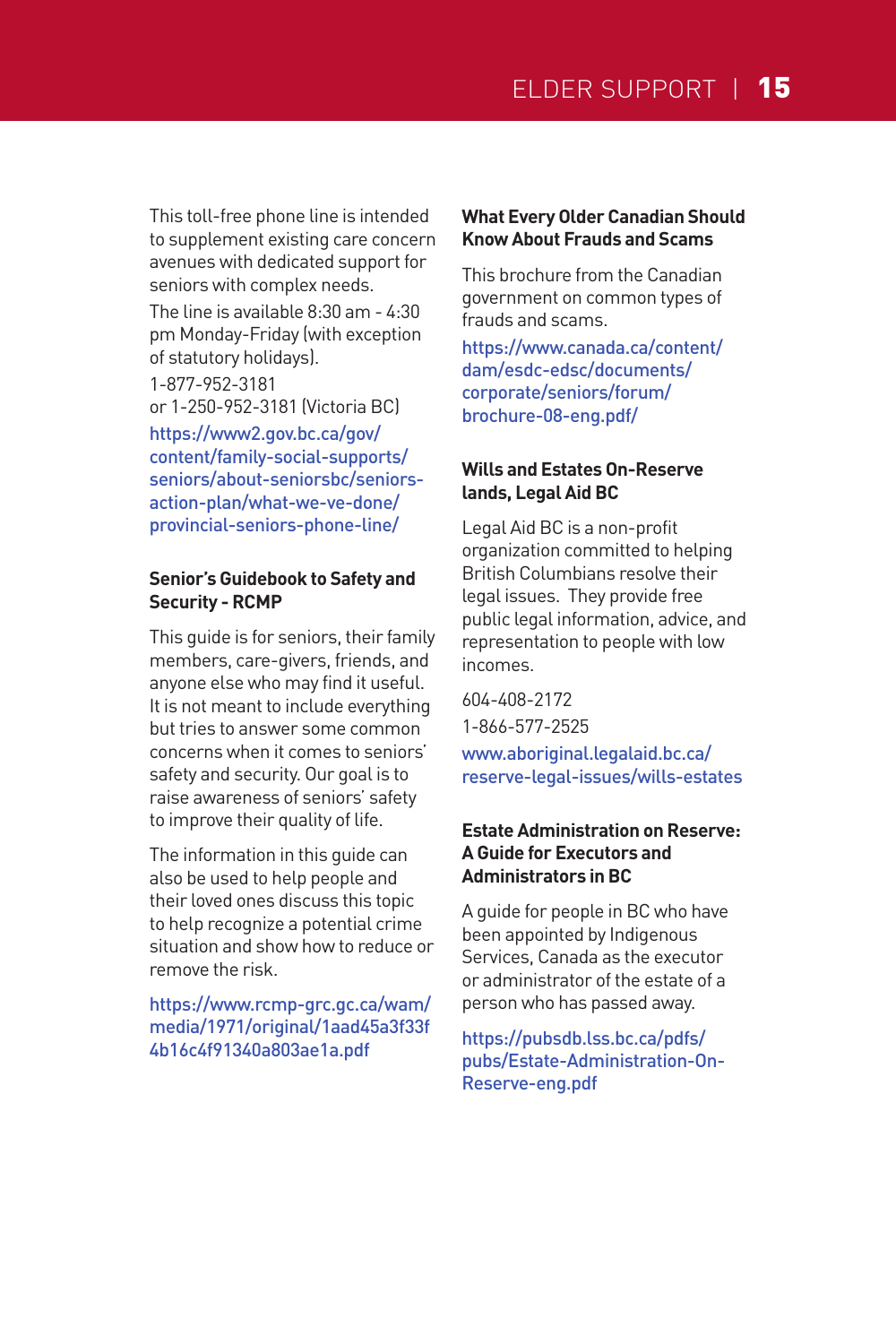#### **Canadian Centre for Elder Law**

This centre provides information on legal issues affecting older Canadians, including fraud protection, elder abuse, financial literacy and power of attorney.

604-822-0142 ccels@bcli.org https://www.bcli.org/elder-law-re sources/elder-abuse-resources

# **Writing Your Own Will: A guide for First Nations People Living on Reserve**

A guide from the Aboriginal Financial Officers Association designed for First Nations people registered under the Indian Act who are "ordinarily resident on reserve" in British Columbia

https://www.afoabc.org/ wp-content/uploads/2015/03/willkit.pdf

# **TRAVEL & SAFETY RESOURCES**

#### **Mapquest**

This website, find driving directions, maps, live traffic updates and road conditions. Find nearby businesses, restaurants and hotels.

#### www.mapquest.ca

#### **Google Maps**

offers satellite imagery, aerial photography, street maps, 360° interactive panoramic views of streets, real-time traffic conditions, and route planning for travelling by foot, car, bicycle, air and public transportation.

www.google.com/maps/ www.google.ca/maps/

#### **Travelling Abroad**

This website provides information on health and safety, travel documents such as passports and visas, baggage, airport security, country specific advice, and more.

#### https://travel.gc.ca/travelling/

#### **BC Automobile Association**

BCAA offers a wide variety of trip planning tools and support including hotel booking, car rentals, flights, booking a cruise, International Drivers Permits (IDP) and Passport Photos.

www.bcaa.com/

# **DriveBC**

DriveBC provides current road conditions, upcoming roadwork notifications, as well as information on closures, delays, and travel advisories. Extended information, such as inland ferry schedules, border wait times, and the BC HighwayCams program can also be found on DriveBC.

For BC Highway conditions 1-800-550-4997 www.drivebc.ca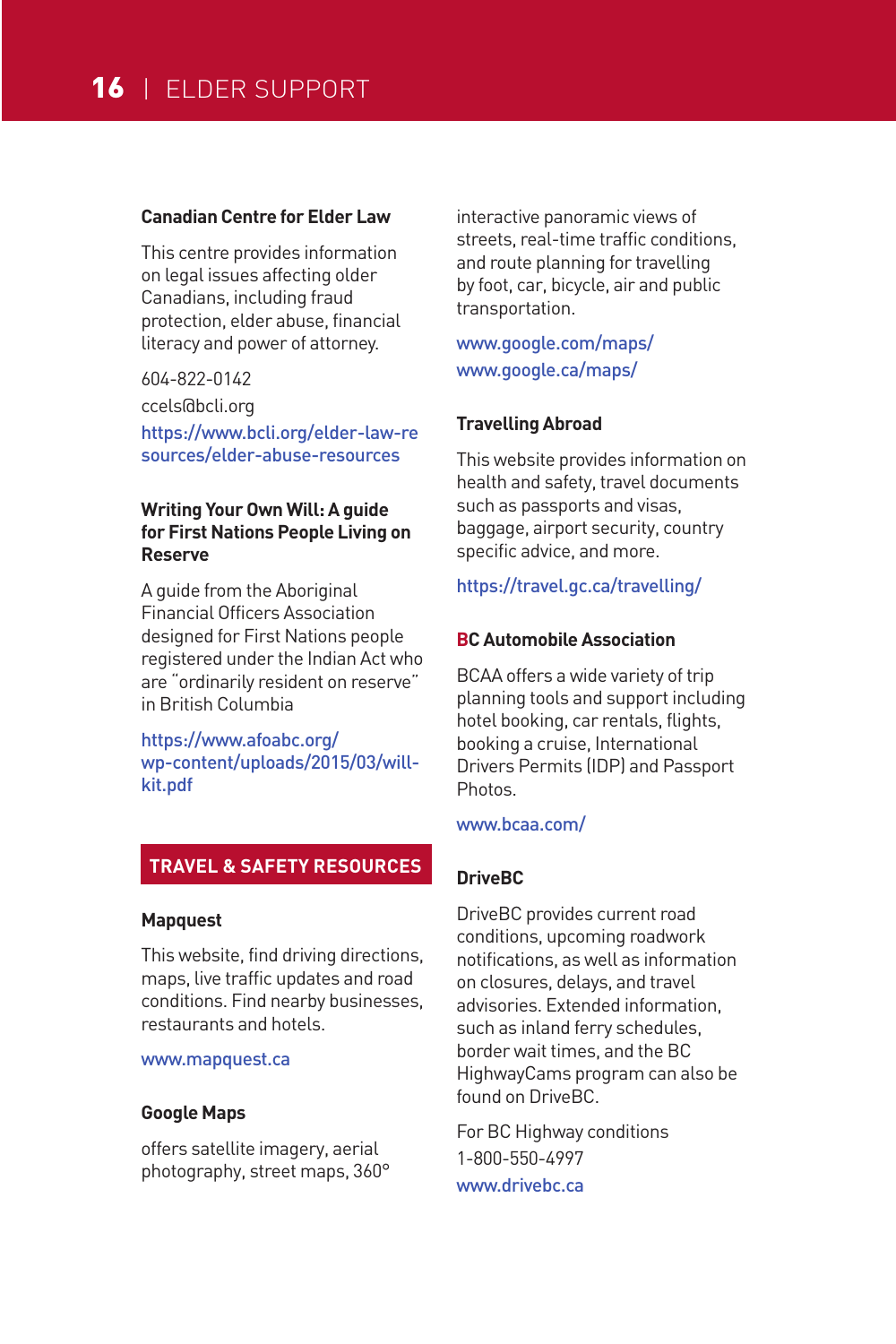# **BC Ferries**

This year round vehicle and passenger service connects BC's coastal communities.

1-888-BCFERRY Cellphone: \*BCF (\*223) TTY Call 711 provide toll free number 1-888-223- 3779 to telus relay operator www.bcferries.com

#### **BC Bus North**

BC Bus North is your intercity bus service between Prince Rupert, Prince George, Dawson Creek, Fort St John, Fort Nelson, Valemount and many communities in between.

#### How to book a trip:

- Choose your trip: return or oneway, departure and arrival points and date.
- Select your return trip: departure and arrival points and date.
- Fill out your passenger information and payment information.

Call: 1-844-564-7494 www.bcbus.ca/book-a-trip/

# **Bulkley Nechako Regional Transit System**

This transit system serves the area from Burns Lake to Prince George and Burns Lake to Smithers, serving all community members along Highway 16 between these destinations. This service has a

fixed-route and schedule. Buses are accessible and equipped with a lift.

There are no transfers between routes 161 and 162. These routes operate on separate days requiring separate fare payment. Service in Prince George and Smithers have separate transit systems requiring separate fare payment.

Ticket sheets are available at the eight municipal offices in the Regional District of Bulkley-Nechako:

- Vanderhoof 160 Connaught St
- Fort St. James 477 Stuart Dr W
- Fraser Lake 210 Carrier Cres
- Village of Burns Lake 15-3 Ave
- Granisle 1 McDonald
- Houston 3367-12 St
- Telkwa 1415 Hankin Ave
- Smithers 1027 Aldous St

Transit Information 1·855·499·1119 www.bctransit.com

#### **Weather Information**

Environment Canada provides weather forecasts and alerts.

https://weather.gc.ca/canada \_e.html

#### **The Weather Network**

Provides forecasts for locations around the world.

https://www.theweathernetwork. com/ca